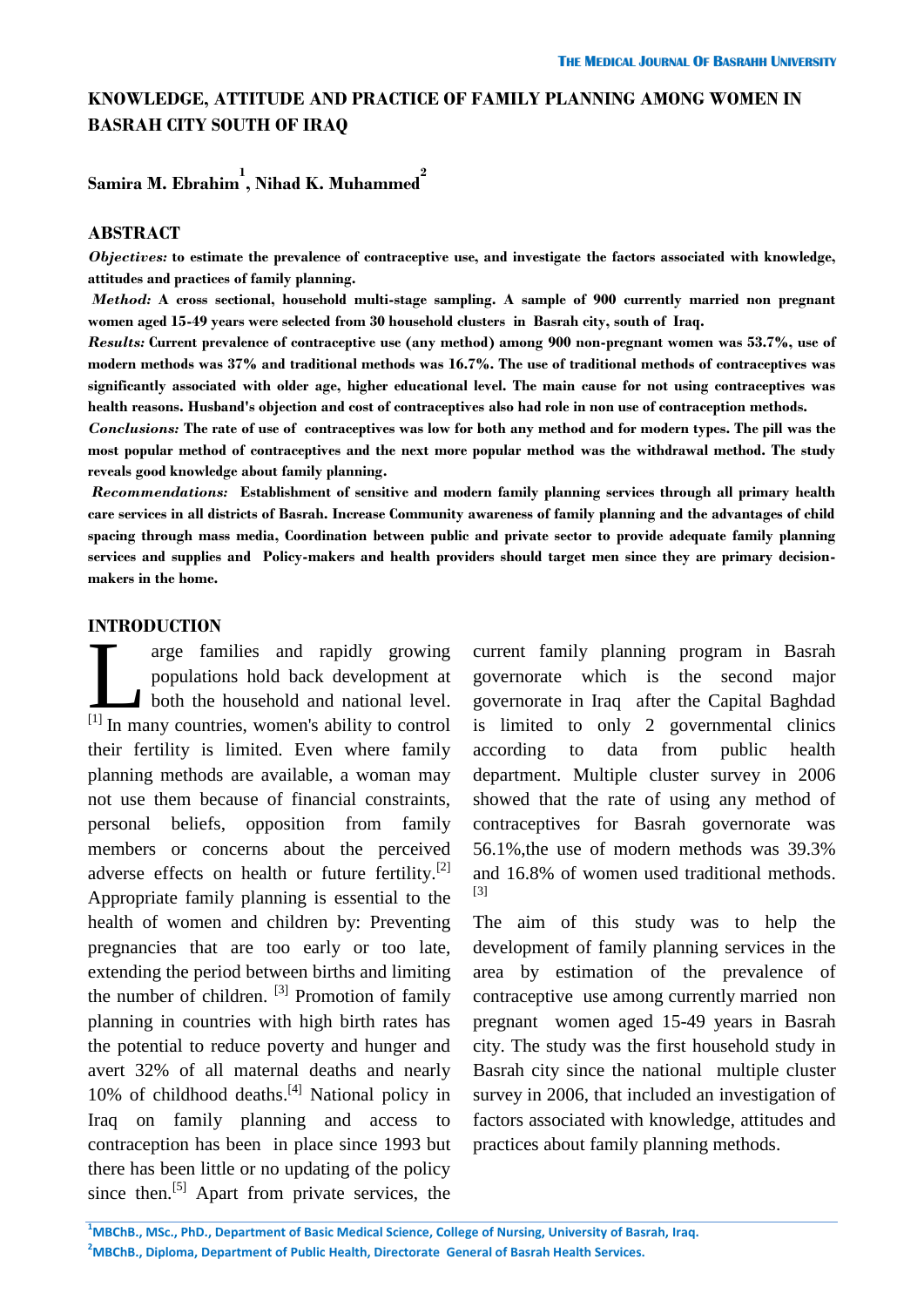### **METHODOLOGY**

The study was a cross-sectional multi stage "probability proportionate to size" (PPS) cluster sampling, a methodology widely used for health indicators conducted in Basrah city, which is one of the seven administrative districts, located in the center of Basrah governorate/south of Iraq. The study was conducted during April, May and June 2011. The sample was 900 currently married non pregnant women aged 15- 49 years were derived from 30 household clusters. Data taken from immunization unit in the public health department about household numbers and total population of target area showed that the number of household was 105457. Basrah city was divided into 34 areas which represent the catchments areas of the 34 health centers. The sample is divided into 30 clusters in order to ensure a valid prevalence estimate. The clusters were selected with probability proportional to size "PPS" (systematic sampling with a random start), each cluster was divided into segments based on roads. Each segment has approximately the same number of households. Once divided, one segment was randomly selected; again the chosen segment was again divided into sub segments of approximately 60 households and then 30 household were systematically selected from each segment by selecting every other household. From each household currently married non pregnant women aged 15-49 years was selected. In the areas selected, the two field teams coordinated closely with female health visitor of local primary health care center to identify, invite and encourage each of 30 females who were participated in the study to the assessments. Prior to field work, each team was trained in interviewing techniques, standardized coding and completion of questionnaire forms. The questionnaire form collected information about Personal particulars, and fertility experience of each woman. All respondents were asked about their knowledge of the socio-economic benefits of family

planning, contraceptive methods and the main source of such information. Currently nonpregnant women were asked about any contraception they were using at the time of the survey, its type and source. Non-users were asked about the reasons for not using contraceptive. All data were expressed as numbers and percentages. SPSS version 16 was used for the statistical analysis. Chi-squared test was used to examine the association between the groups and a probability of less than 0.05 was considered to be significant

## **RESULTS**

Regarding the characteristics of the female respondents. (Table-1), shows that 53.8% of all women had married before the age of 20 years. The ages of 74.9% of respondents were between 20-40 years at the time of the survey, 7.4% of the respondents were incapable of reading and writing. Only 14.3% of the respondents were employed, 51.4% of the women had 4 children and more.

| <b>Characteristics</b>    | No. | %    |
|---------------------------|-----|------|
| <b>Marital age</b>        |     |      |
| $12 - 15$                 | 127 | 14.1 |
| 16-19                     | 357 | 39.7 |
| $20 - 24$                 | 275 | 30.6 |
| $25+$                     | 141 | 15.7 |
| <b>Present age</b>        |     |      |
| $15 - 19$                 | 64  | 7.1  |
| 20-29                     | 352 | 39.1 |
| 30-39                     | 322 | 35.8 |
| $40+$                     | 162 | 18   |
| <b>Education</b>          |     |      |
| <b>Illiterate</b>         | 68  | 7.4  |
| <b>Primary school</b>     | 283 | 31.4 |
| Secondary school          | 235 | 26.1 |
| <b>Higher education</b>   | 314 | 34.9 |
| <b>Employment</b>         |     |      |
| Not employed              | 771 | 85.7 |
| <b>Employed</b>           | 129 | 14.3 |
| <b>Number of children</b> |     |      |
| $\bf{0}$                  | 11  | 1.2  |
| $1-3$                     | 427 | 47.4 |
| $4 - 6$                   | 322 | 35.8 |
| $7-9$                     | 114 | 12.7 |
| $10+$                     | 26  | 2.9  |
| <b>Total</b>              | 900 | 100  |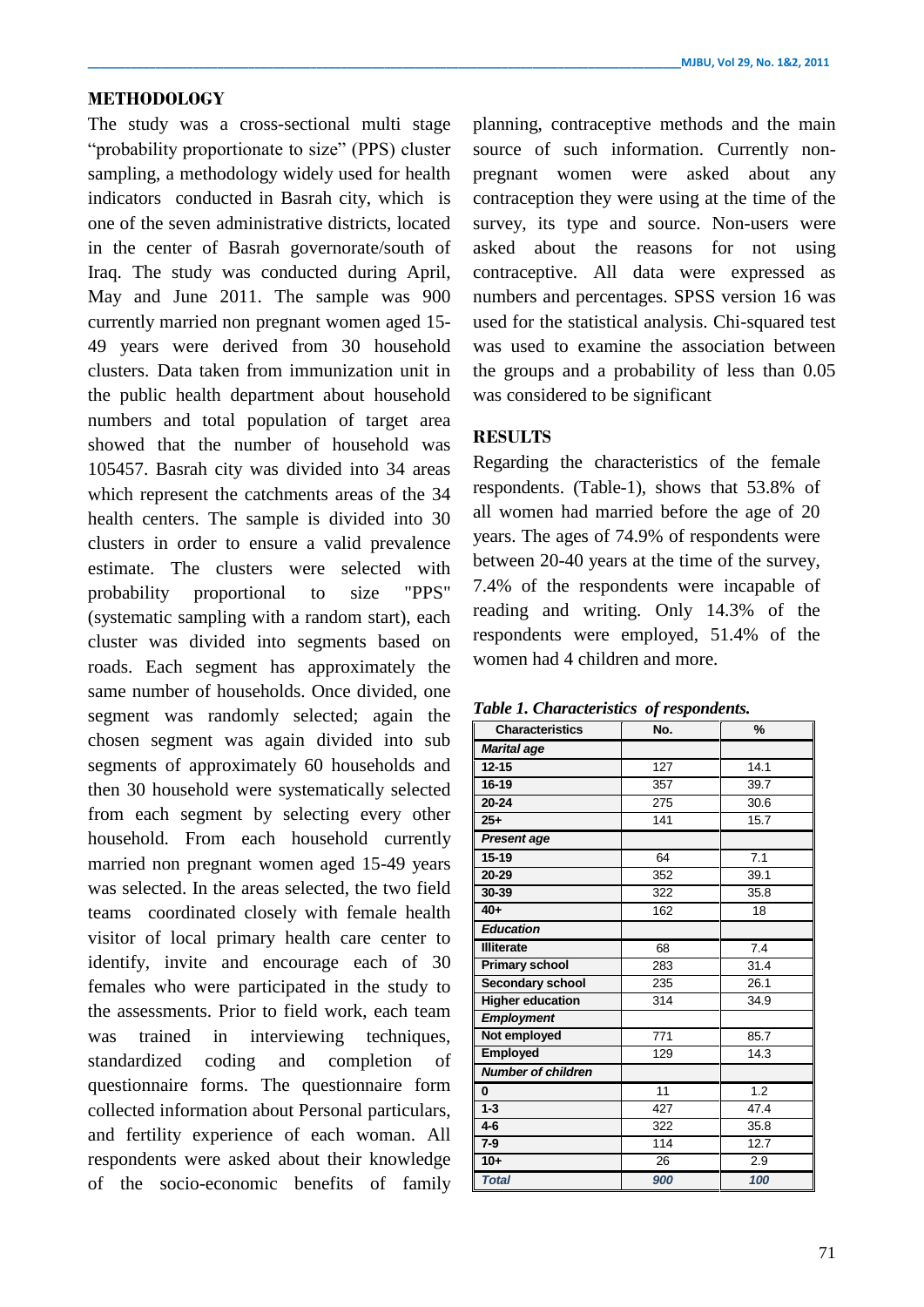Overall 72.2% knew about some of the social and health benefits of family planning and that all the respondents were aware of at least one method of contraception (Table-2).

It was noticed that the main source of knowledge, about different contraceptive methods was from health personnel as reported by 54% of the respondents. Relatives were the source of knowledge in 41.2% of the respondents and 4.8% knew about these methods from friends. Current prevalence of contraceptive use (any method) among 900 non-pregnant women was 53.7%, the use of modern methods was 37% and traditional methods was 16.7% (Table-2).

*Table 2. The use of contraceptives and source of information.*

| <b>Characteristics</b>                            | No. | %    |
|---------------------------------------------------|-----|------|
| Know the benefit of family<br>planning            | 650 | 72.2 |
| Know at least one type of<br>contraceptive method | 900 | 100  |
| Source of information                             |     |      |
| <b>Health personnel</b>                           | 351 | 54   |
| <b>Relatives</b>                                  | 267 | 41.2 |
| <b>Friends</b>                                    | 32  | 4.8  |
| <b>Current use of contraceptive</b><br>methods    |     |      |
| Use traditional methods                           | 150 | 16.7 |
| Use modern methods                                | 333 | 37   |
| Non user                                          | 417 | 46.3 |
| <b>Total</b>                                      | 900 | 100  |

Non-public sources in form of private pharmacies, represented the major source (74.7%) of family planning services, followed by private clinics and local markets (9.5% & 8% respectively). The role of public institutions was limited as shown in (Table-3).

*Table 3. Source of services among current users of family planning*

| Source of family planning<br>services | No. | %    |
|---------------------------------------|-----|------|
| <b>Private pharmacies</b>             | 361 | 74.7 |
| <b>Private clinics</b>                | 45  | 9.5  |
| <b>Local markets</b>                  | 39  | 8    |
| <b>Public health centers</b>          | 21  | 4.3  |
| <b>Public hospitals</b>               | 17  | 3.5  |
| <b>Total</b>                          | 483 | 100  |

Contraceptive pills was the main type of family planning method used followed by the withdrawal method (30.2% and 12.3% respectively) as shown in (Table-4).

*Table 4. Types of family planning methods currently used by the respondents.*

| <b>Type</b>                      | <b>No. 900</b> | %    |
|----------------------------------|----------------|------|
| <b>Modern methods</b>            |                |      |
| Oral contraceptive pills         | 272            | 30.2 |
| <b>IUD</b> (intrauterine device) | 34             | 3.8  |
| Other methods                    | 17             | 1.9  |
| <b>Male Condom</b>               | 10             | 1.1  |
| <b>Traditional methods</b>       |                |      |
| Withdrawal                       | 111            | 12.3 |
| Lactation                        | 33             | 3.7  |
| <b>Abstinence</b>                | 6              | 0.7  |

The rate of using contraceptives increased significantly after the age of 20 then dropped again at the age of 40 years and above. Women with higher educational level significantly use contraceptive methods lower than those with lower education while as shown in (Table-5), there was no significant effect of women employment on the rate of use of contraceptives.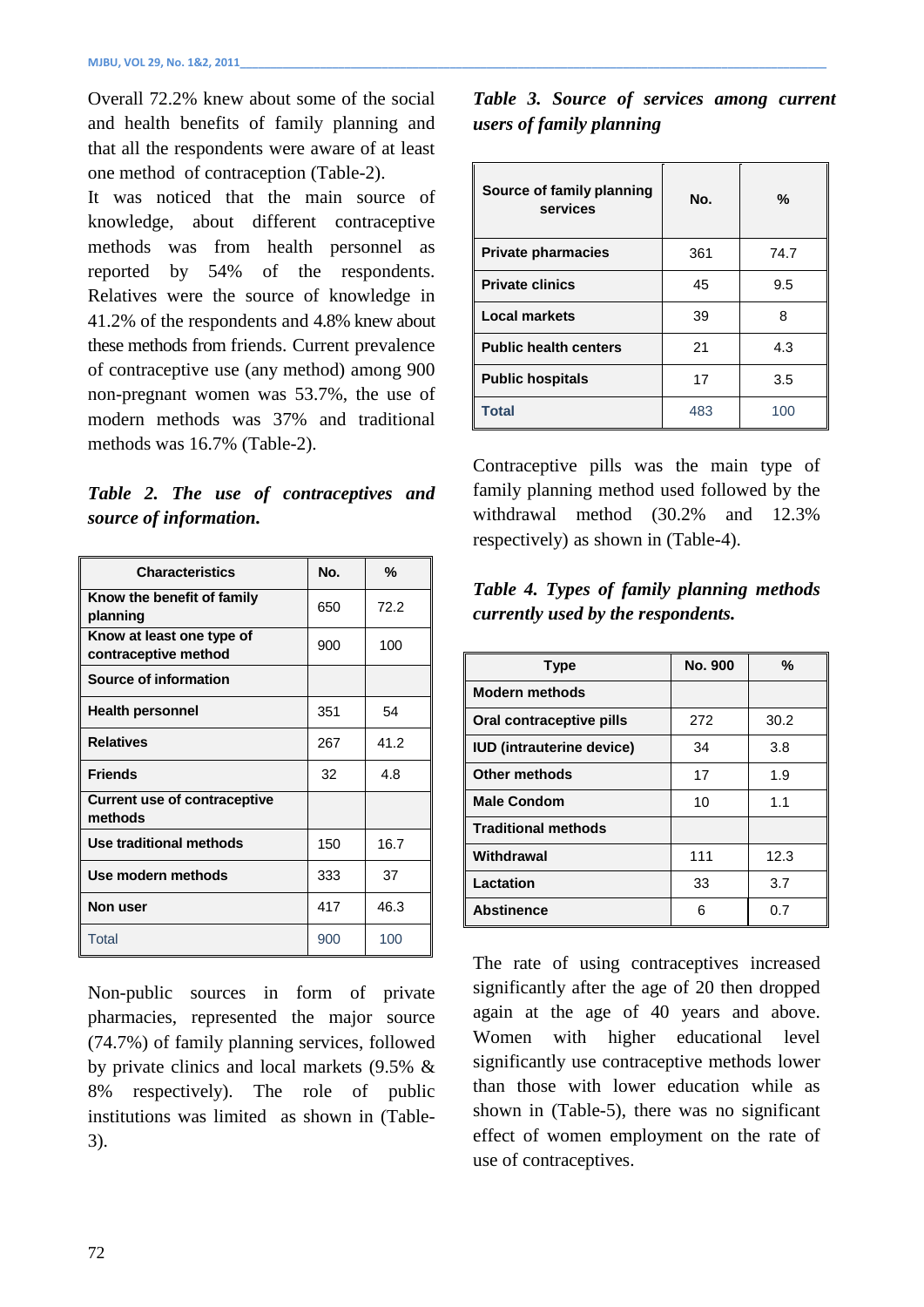| <b>Indicator</b>                     | Use any type of contraceptives | Non user    | P-value |  |
|--------------------------------------|--------------------------------|-------------|---------|--|
| Age                                  |                                |             |         |  |
| $12 - 19$<br>$n=64$                  | 21 (32.8%)                     | 43 (67.2%)  |         |  |
| $20 - 29$<br>$n = 252$               | 201 (57.1%)                    | 151 (42.9%) | 0.001   |  |
| 30-39<br>$n = 322$                   | 182 (56.5%)                    | 140 (43.5%) |         |  |
| $40+$<br>$n = 162$                   | 79 (48.8%)                     | 83 (51.2%)  |         |  |
| <b>Education</b>                     |                                |             |         |  |
| <b>Illiterate</b><br>$n=68$          | 41 (60.3%)                     | 27 (39.7%)  |         |  |
| Primary school n=283                 | 150 (53%                       | 133 (47%)   | 0.007   |  |
| Secondary school n=235               | 144 (61.3%)                    | 91 (38.7%)  |         |  |
| <b>Higher education</b><br>$n = 314$ | 148 (47.1%)                    | 166 (52.9%) |         |  |
| <b>Employment</b>                    |                                |             |         |  |
| $n=771$<br>Not employed              | 423 (54.9%)                    | 348 (45.1%) | 0.078   |  |
| <b>Employed</b><br>$n = 129$         | 60 (46.5%)                     | 69 (53.5%)  |         |  |
| <b>Total</b><br>$n = 900$            | 483 (53.7%)                    | 417 (46.3%) |         |  |

*Table 5. Contraceptive used according to age, education and respondent's employment.*

Out of (483) respondents with current use of family planning 68.9% were using modern methods and 31.1% were using traditional methods, namely, lactation amenorrhea, periodic abstinence and withdrawal. The use of traditional methods of contraceptives significantly associated with older age, higher educational level and women employment as shown in (Table-6).

*Table 6. Type of family planning methods used by the respondents according to age, education and respondent's employment.*

|                                      | <b>Traditional methods</b> | <b>Modern methods</b> | <b>P-</b><br>value |
|--------------------------------------|----------------------------|-----------------------|--------------------|
| Age                                  |                            |                       |                    |
| $12 - 19$<br>$n = 21$                | 2(9.5%)                    | 19 (90.5%)            | 0.001              |
| 20-29<br>$n = 201$                   | 56 (27.9%)                 | 145 (72.1%)           |                    |
| 30-39<br>$n = 182$                   | 52 (28.6%)                 | 130 (71.4%)           |                    |
| $40+$<br>$n = 79$                    | 40 (50.6%)                 | 39 (49.4%)            |                    |
| <b>Education</b>                     |                            |                       |                    |
| <b>Illiterate</b><br>n=41            | 6(14.6%)                   | 35 (85.4%)            |                    |
| <b>Primary school</b><br>$n = 150$   | 28 (18.7%)                 | 122 (81.3%)           | 0.001              |
| <b>Secondary school</b><br>$n = 144$ | 48 (33.3%)                 | 96 (66.7%)            |                    |
| <b>Higher education</b><br>$n = 148$ | 68 (45.9%)                 | 80 (54.1%)            |                    |
| <b>Employment</b>                    |                            |                       |                    |
| Not employed<br>$n = 423$            | 116 (27.4%)                | 307 (72.6%)           | 0.001              |
| <b>Employed</b><br>$n=60$            | 34 (56.7%)                 | 26 (43.3%)            |                    |
| <b>Total</b><br>$n = 483$            | 150 (31.1%)                | 333 (68.9%)           |                    |

Out of 417 non-users of contraceptives, the main stated reasons for not using contraceptives was health reasons and side effects (44.4%), followed by the desire to have more children as stated by 23.2% of the

respondents. While the other stated reasons were husband objection, cost of contraceptives and religious believes respectively (Table-7).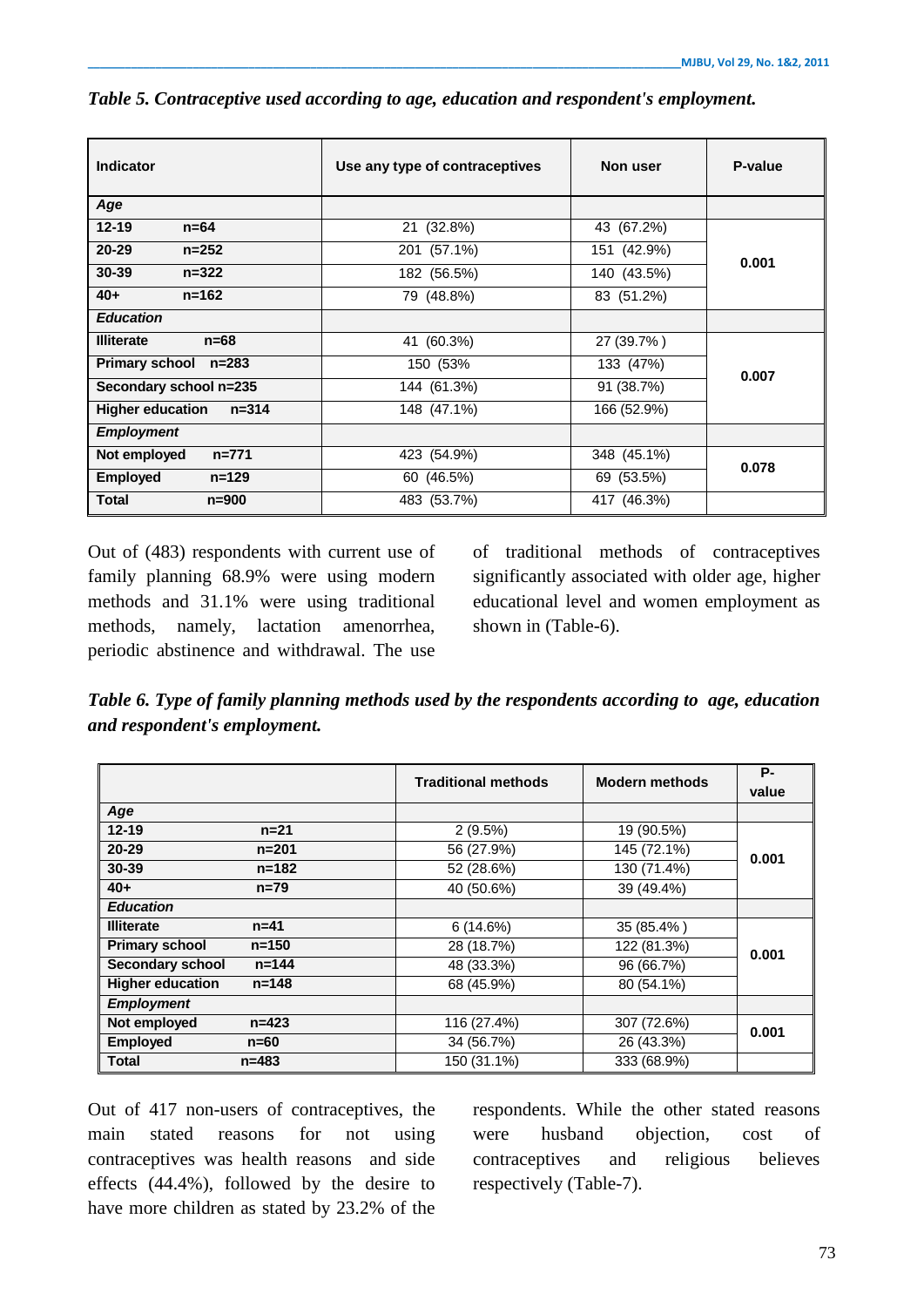| <b>Reasons</b>                            | No. | %    |
|-------------------------------------------|-----|------|
| <b>Health reasons and side</b><br>effects | 185 | 44.4 |
| Want more children                        | 97  | 23.2 |
| <b>Husband objection</b>                  | 68  | 16.3 |
| High price of<br>contraceptives           | 40  | 9.6  |
| <b>Religious beliefs</b>                  | 17  | 4.1  |
| More than one reason                      | 10  | 2.4  |
| <b>Total</b>                              | 417 | 100  |

*Table 7. Reasons for not using family planning methods.*

### **DISCUSSION**

**I**n many parts of the developing world, girls marry shortly after puberty. Because of societal pressures to prove their fertility and the increased status that motherhood brings, many young women become pregnant soon after marriage.<sup>[6]</sup> Additionally, the previous Iraqi government, particularly in the 1980s, encouraged high fertility to compensate for human loss during its wars. Until the middle of the last decade, therefore, the Iraqi Ministry of Health neglected family planning in the country. This explains why Iraq's crude birth rate was among the highest in the world.  $[4,7,8]$  At the time of the survey, health services in Iraq, including family planning, were almost free of charge at government clinics, when these were accessible, but expensive at private clinics and pharmacies. The socio-demographic and fertility characteristics of our study population are consistent with the above. The notable features include high teenage marriage, and fertility rates and low employment rate of mothers. The rate of practicing family planning in the present study was similar to that for rural population in Pakistan (53%), higher than for Urban population of North India (37.6%), and lower than what was reported for Dohuk district North of Iraq  $(60.6\%)$ .<sup>[8-10]</sup> In this study, Knowledge about family planning was good (72.2%), which was higher than what was reported in Urban population of North India (55.2%), but lower than what was reported for rural population in

74

Pakistan (81%) and Dohuk  $(82.4\%)$ . [8-10] Information was mainly derived from health personnel and relatives but there was no role for mass media. This may be related that the government didn't play role in mass education of the population about the importance of family planning. While in other countries Mass media plays an important role in promotion and acceptability of contraception.<sup>[10]</sup> For many mothers, sources of family planning services was mainly from private pharmacies and clinics and, due to the limited and centralized nature of related public services. Similar finding reported in Egypt and Turkey.<sup>[4]</sup> Current use of modern contraception in this study (37%) was low compared with countries such the Islamic Republic of Iran (56%) and Egypt (53.9%), but was higher than that for Yemen (9.8%), Azerbaijan (11.9%) and Sudan (7%) as mentioned in WHO references.  $[11, 12]$  As in some other developing countries, people in Basrah still value early marriage, large families and a role for woman inside the house. Adolescent mothers got a long fertile life to spend, at the same time they want to complete their families or most of it within the first five years of marriage. This could explain the lower rate of using contraceptives in this age group as shown in the present study. While the lower rate of using contraceptives among women of 40 years and older could be explained by that they had low perceived risk of pregnancy. However, in the study population, women were using traditional methods of contraceptives almost similar to south and center governorates (16.1%) and lower than in Kurdistan region governorates  $(23.6\%)$  in the north of Iraq.<sup>[3]</sup> Worldwide, levels of use of traditional contraception are generally much lower than that of modern methods.  $[13]$ 

In this study, the use of traditional methods of contraceptives increased with women age, education and employment. This could be explained by that older women may be more familiar with traditional methods when they were young and they still prefer to use them, or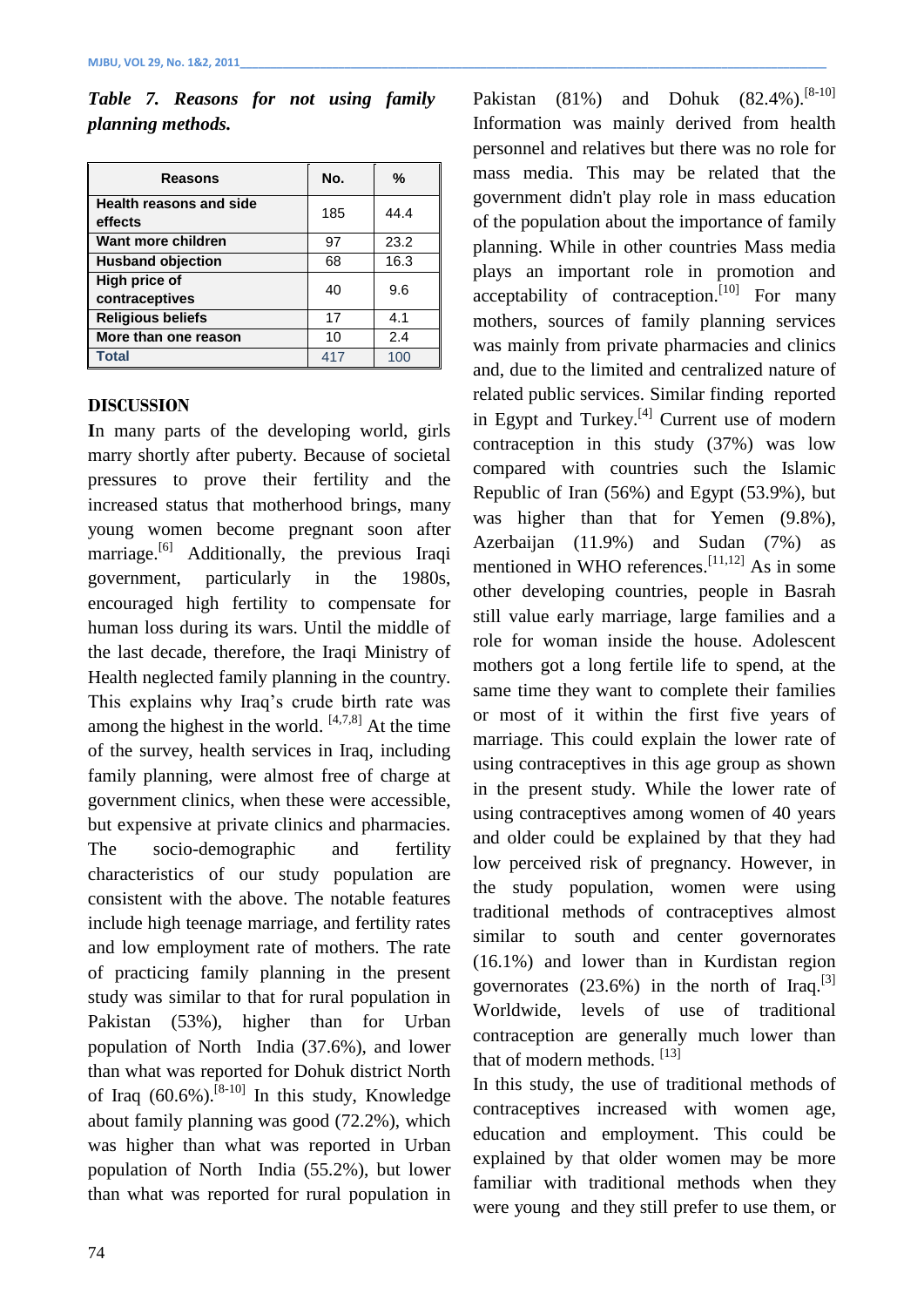new users may forgo use of traditional methods because modern methods are more readily available than in past years.<sup>[14]</sup> Educated women are frequently conservative, think about side effects of modern contraceptives more seriously than those with lower education,  $[15]$  and most of the employed women were educated. Apart from the desire to have more children, non-use of contraception among the studied population reflected local norms and religious beliefs similar to what was found for other areas of Iraq. <sup>[3]</sup> Health reasons and side effects were on the top of the list of non use of family planning methods which reach 44.4%, similar finding was found in a cross sectional study done in Mosul city north of Iraq. This may be explained by the fact that Iraqi women may become easily affected from side effects of the modern contraceptives regardless of the types which may be due to circumstances that they have been living with during the last decades such as low standards of living as results of successive wars in addition to the sanction which affected all aspects of life particularly of women of child bearing age, children as well as elderly. [15]

In this study, big proportion of women with unmet need are forced by the husband and his family to follow their commands and bring as many children as they want. So unmet need from this reason, is considered as an indicator of violation of the women rights to participate in decision of the desired size of her family.<sup>[16]</sup> Religious cause formed 4.1% of not using contraceptives as indicated by the present study, almost similar figures were reported in other countries in south Asia.<sup>[17]</sup>

## *Conclusions*

The rate of use contraceptives was low for both any method and for modern types. However, the study revealed good knowledge about family planning. The main cause for not using contraceptives was health reasons. Husbands objection and cost of contraceptives also had role in non use of contraception methods.

## *Recommendations*

- Establishment of sensitive and modern family planning services through all primary health care services in all districts of Basrah.
- Increase Community awareness of family planning and the advantages of child spacing through mass media
- Coordination between public and private sector to provide adequate family planning services and supplies
- Policy-makers and health providers should target men since they are primary decisionmakers in the home.

## **REFERENCES**

- **1. State of world population 2002. People, poverty and possibilities. New York, United Nations Population Fund, 2002.**
- **2. Safe motherhood: World Health Day information kit, 7 April 1998. Geneva, World Health Organization 1998. [http://www.who.int/docstore/world-health-day/en/](http://www.who.int/docstore/world-health-day/en/%20whday1998)  [whday1998.](http://www.who.int/docstore/world-health-day/en/%20whday1998) html**
- **3. Iraq multiple indicator cluster survey final published report 2006.**
- **4. Cleland J, Bernstein S, Ezeh A, Faundes A, Glasier A, Innis J. Family planning: the unfinished agenda. The Lancet 2006; 368 [\(9549\)](http://www.thelancet.com/journals/lancet/issue/vol368no9549/PIIS0140-6736(06)X6220-7): 1810 – 1827.**
- **5. Iraq Reproductive Health Assessment Prepared by UNFPA/Baghdad,2003.**

**[www.unfpa.org/rh/docs/iraq-rept04-08-03.doc](http://www.unfpa.org/rh/docs/iraq-rept04-08-03.doc)**

- **6. Abdou Sallam S, Mahfouz A, Dabbous N. Reproductive Health of Adolescent Married Women in Squatter Areas in Alexandria. Fhi 360 the science of improving lives, U.S, 2011.**
- **7. <http://www.fhi.org/en/> Iraqi Family Planning Association: bibliography and history. Baghdad, Iraqi Family Planning Association 2001.**
- **8. Agha SY, Rasheed BO. Family planning and unmet need among Iraqi Kurds***.* **[East Mediterr Health J.](http://www.ncbi.nlm.nih.gov/pubmed/18341188) 2007; 13(6): 1382-91**
- **9. Mustafa R, Afreen U, Hashmi HA. Contraceptive Knowledge, Attitude and Practice among Rural Women. Journal of the college of Physicians and Surgeons Pakistan 2008; 18(9): 542-545.**
- **10. Mao J. Knowledge, Attitude and Practice of Family Planning: A Study of Tezu Village, Manipur (India). The Internet Journal of Biological Anthropology 2007; 1(1).**

**www.ispub.com/journal/the\_internet\_journal\_of\_bi ological**

**11. State of world population 2002. People, poverty and possibilities. New York, United Nations Population Fund 2002.**